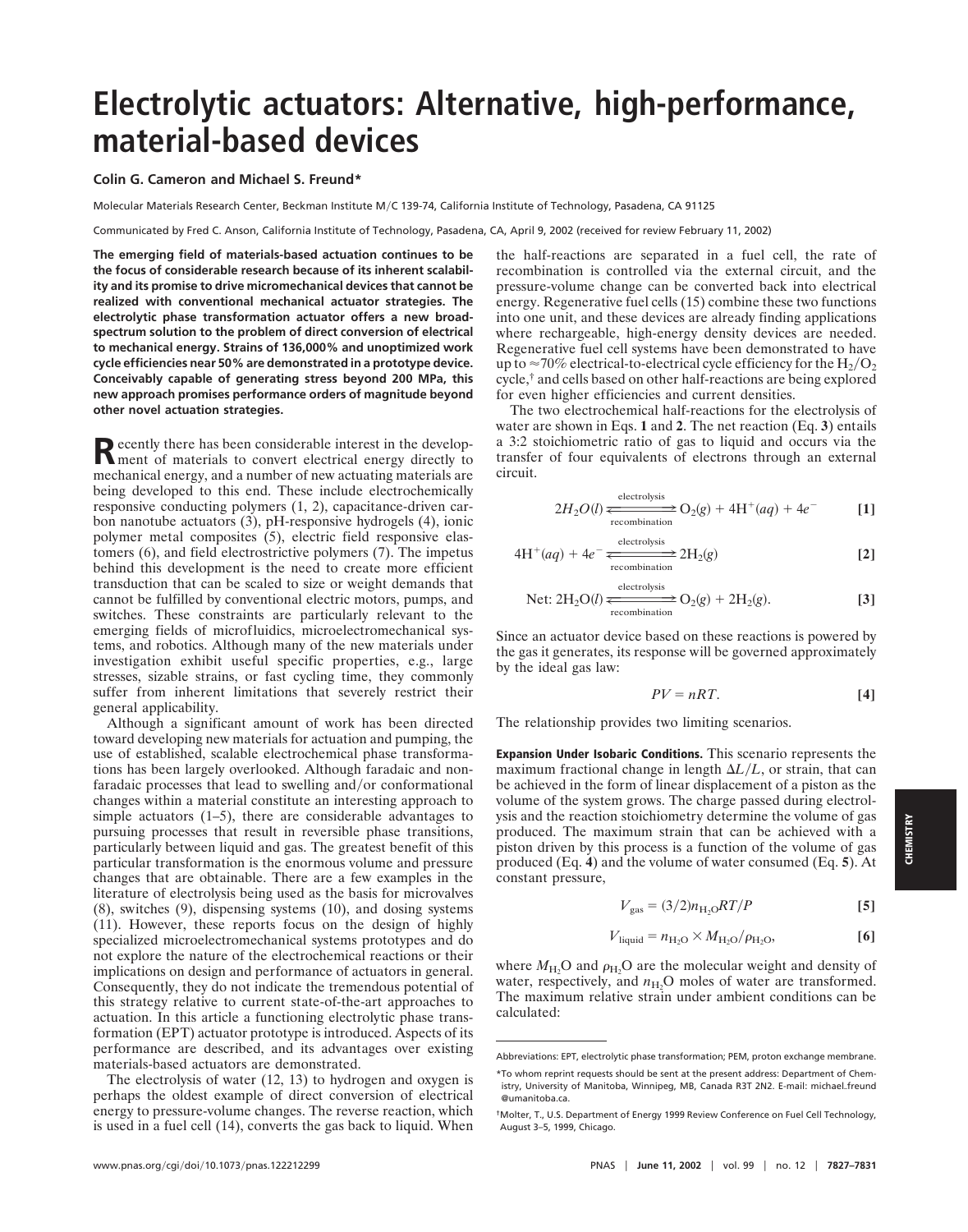#### **Table 1. Comparison of the performance of various actuation strategies**

| Actuator material                    | Maximum              |                         |                  |
|--------------------------------------|----------------------|-------------------------|------------------|
|                                      | Maximum<br>strain, % | pressure,<br><b>MPa</b> | Efficiency,<br>% |
|                                      |                      |                         |                  |
| Conducting polymers: (2)             |                      |                         |                  |
| Drawn polyacetylene                  | 0.45                 | 450                     |                  |
| Undrawn polythiophene                | 1.1                  | 37                      |                  |
| Field-actuated acrylic elastomer (6) | $215*$               | 2.4                     | 90               |
| Electromagnetic (voice coil)         | 50                   | 0.1                     | 90               |
| Ceramic piezoelectric (16)           | $0.2*$               | 110                     | 90               |
| Carbon nanotubes (3)                 | $0.9*$               | $0.75*$                 |                  |
| Ionic polymer metal composite        | $>10*$               | $10 - 30*$              |                  |
| (17)                                 |                      |                         |                  |
| H <sub>2</sub> -O <sub>2</sub> EPT   | 136.000*             | 200                     | 70*              |

Information was taken from ref. 18 unless otherwise indicated.

strain = 
$$
\frac{(actual\ length) - (unactuated\ length)}{(unactuated\ length)}
$$
 [7]

$$
= \frac{V_{\text{gas}} - V_{\text{liquid}}}{V_{\text{liquid}}}
$$
 [8]

$$
\simeq \frac{V_{\text{gas}}}{V_{\text{liquid}}}
$$
 [9]

$$
=\frac{(3/2)RT/P_{\text{atm}}}{M_{\text{H}_2\text{O}}/\rho_{\text{H}_2\text{O}}} \approx 136,000\%.
$$
 [10]

**Pressurization at Constant Volume.** The buildup of pressure within the system by electrolysis represents the maximum force per cross-sectional area, or stress, that can be generated and applied through a piston. In the absence of piston motion (and flex in the system components), the maximum stress is reached when the gas is confined to the small volume made available by the water consumed (see Eq. **6**):

$$
P = \frac{(3/2)n_{\text{H}_2\text{O}}RT}{V_{\text{liquid}}}
$$
 [11]

$$
=\frac{(3/2)RT}{M_{\text{H}_2\text{O}}/\rho_{\text{H}_2\text{O}}} \approx 200 \text{ MPa.}
$$
 [12]

These performance expectations are compared with other actuation strategies in Table 1. It is clear that EPT offers orders of magnitude better performance and with fewer design limitations. For example, materials that involve internal charging (e.g., carbon nanotubes, conducting polymers, and ionic polymer composites) require counterion flux through the material. Therefore these materials can be used efficiently only in the form of thin films, which limits the real distance over which they may operate. The common approach to achieving actuation in such thin film materials involves unimorph and bimorph configurations. This construct involves the coating of the active material on one or both sides of a flexible support. The stimulus response produces miniscule volume changes in the active material, and these are in turn amplified along the length of the support into a macroscopic bending motion. Several interesting devices based on conducting polymer active layers have exploited this flapping motion, and these include movable electrochromic pixels (19) and micromanipulators (20). However, despite large theoretical estimates of the stress of an expanding conducting polymer



\*Experimentally measured values. **Fig. 1.** Schematic of EPT actuator prototype, based on a regenerative fuel cell. DAQ, data acquisition; P/STAT, potentiostat.

matrix (see Table 1), this approach cannot generate large linear forces, restricting the bimorph design to very specialized tasks. Further problems arise from the need to immerse the assembly in electrolyte to provide a source of counterions, although recent microencapsulation schemes (21) might alleviate that problem. For an EPT actuator, the electrolyte solution itself is the active material, and large forces are produced with ease. Piezoelectric materials can produce large stresses in very fast cycles, although with vanishingly small strain, again limiting their general applicability for actuation. Furthermore, the very high operating voltages demanded by piezoelectrics and other electric field responsive materials require additional engineering for their operation, making their scaling to microstructures problematic. Water electrolysis on the other hand requires only a few volts and produces enormous relative strains. In these and other non-EPT actuator strategies, directing energy transduction to usable linear motion is not a simple matter. On the other hand, the EPT actuator requires only a simple piston or a deflecting membrane. Therefore, this type of system is ideally suited to tasks that require long, powerful linear strokes, in a manner similar to conventional hydraulics, and indeed the maximum theoretical pressure output of an EPT system surpasses the typical operational pressure  $(\approx 20-80 \text{ MPa})$  of most standard hydraulic applications (22). Furthermore, the power source and drive unit can be decoupled in an EPT actuator, as in a hydraulic system, permitting greater application flexibility.

#### **Methodology**

To illustrate the potential of the EPT actuator, we constructed a prototype device based on a small fuel cell. The advantage of this configuration is that the rate of the recombination stage is maximized through the use of high surface area catalyst-loaded electrodes. However, one minor drawback of using a protein exchange membrane (PEM) regenerative fuel cell design is the problem of fuel crossover (23), where dissolved gases pass from one side of the cell through the membrane and react spontaneously at the catalyst surface on the other side, without requiring electrons to pass through the external circuit. This process leads to a gradual uncontrolled loss of pressure and/or volume. Crossover can be compensated by a simple feedback mechanism where additional electrolysis is undertaken to negate its effects, which results in a slight loss of efficiency. The prototype is shown schematically in Fig. 1. Two 16-cm<sup>2</sup> platinum-impregnated carbon cloth electrodes (E-tek ECC 40% Pt on Vulcan XC-72, 2.0 mg·cm<sup>-2</sup> Pt, E-tek, Somerset, NJ) were held against a Nafion 117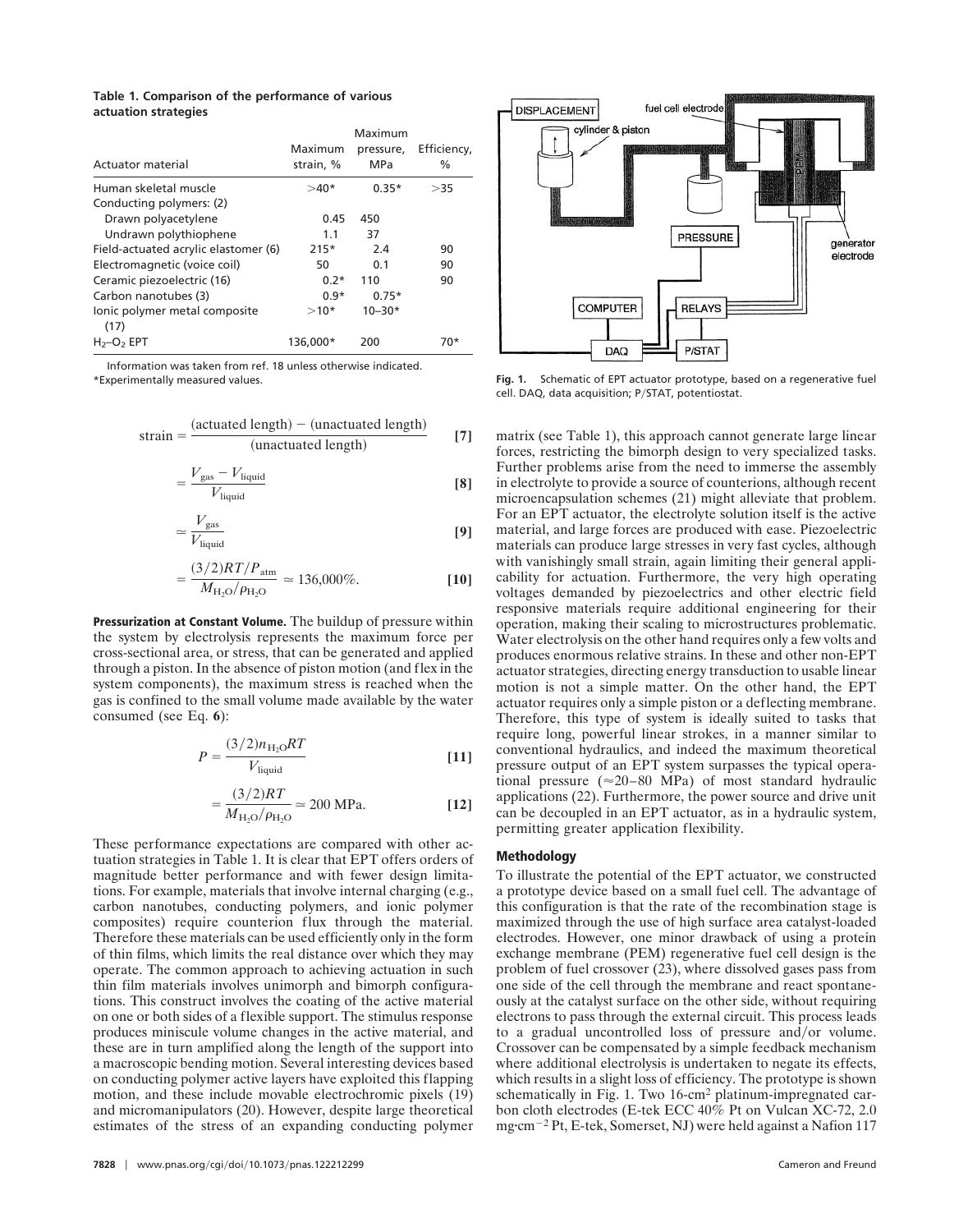

**Fig. 2.** (*A*) Charge and volume displacement profiles in an EPT system at constant pressure. Charge is corrected for a 3.7-mA crossover current. (*B*) Charge and volume correlation. The equivalent volume of water consumed, which is proportional to charge, is indicated. Predicted response (dotted line) is based on stoichiometry, the ideal gas law, and Faraday's law.

PEM (0.007 inch thick, Aldrich) by perforated stainless-steel plates, which also provided an electrical contact. The membrane was pretreated (24) by boiling in  $3\%$  H<sub>2</sub>O<sub>2</sub>, then in water, 0.5 M H2SO4, and finally again in water, and stored in water until needed. Platinum wire or mesh generator electrodes were fitted, and the assembly was held in place and sealed with clear plastic plates, with the two compartments holding a volume of about 4 ml each. The cell and tubing were filled with  $1.0 M H<sub>2</sub>SO<sub>4</sub>$ , which served as both the active material and hydraulic fluid. Both compartments operated in parallel through the use of a T junction in the tubing, ensuring no pressure difference between the compartments could develop. The fluid flow in the tubing was then directed either to a reservoir, for volume measurements, a SenSym (Milpitas, CA) 19U030PA4K transducer for pressure measurements, or a 3.6-cm<sup>2</sup> piston for work cycles. The cell was operated so that approximately half of the area of each carbon cloth fuel cell electrode was exposed to electrolytically generated gas. Mechanical relays were used to select either electrolysis or fuel cell electrode pairs and these, along with a potentiostat (EG & G model 362, Princeton Applied Research) and other related equipment, were controlled by custom software running under LINUX on a computer equipped with a National Instruments (Austin, TX) PCI-MIO-16XE data acquisition board and the libcomedi (maintained by David Schleef)



**Fig. 3.** (*A*) Charge and pressure profiles in an EPT system at constant volume. Charge is corrected for a 7.0-mA crossover current. (*B*) Charge and pressure correlation. The equivalent volume of water consumed, which is proportional to charge, is indicated. Predicted response (dotted line) is based on stoichiometry, the ideal gas law, and Faraday's law and assumes 4 ml of headspace gas.

interface library. Electrolysis was carried out under controlled current conditions, maintaining an operating voltage around 3 V, and pulsed to throttle expansion to preset rates. Unless stated otherwise, current was corrected for gas permeation through the Nafion PEM (23). This crossover current appeared as additional charge input needed to maintain the system at constant pressure or volume and was typically on the order of  $0.5 \text{ mA} \cdot \text{cm}^{-2}$  of cell cross-sectional area exposed to gas.

### **Results**

The prototype apparatus was used to demonstrate EPT performance in the two limiting cases of expansion at constant pressure and pressurization at constant volume. It also was used in a mechanical work cycle to examine the efficiency of an EPT actuator under typical working conditions.

**Expansion.** Volume displacement experiments under isobaric conditions were conducted by measuring the mass of fluid moving in or out of the cell and correcting for density. A typical volume profile is shown in Fig. 2*A*, where the system was run through a program of triangular cycles. The maximum (short circuit) volume retraction rate that could be achieved with the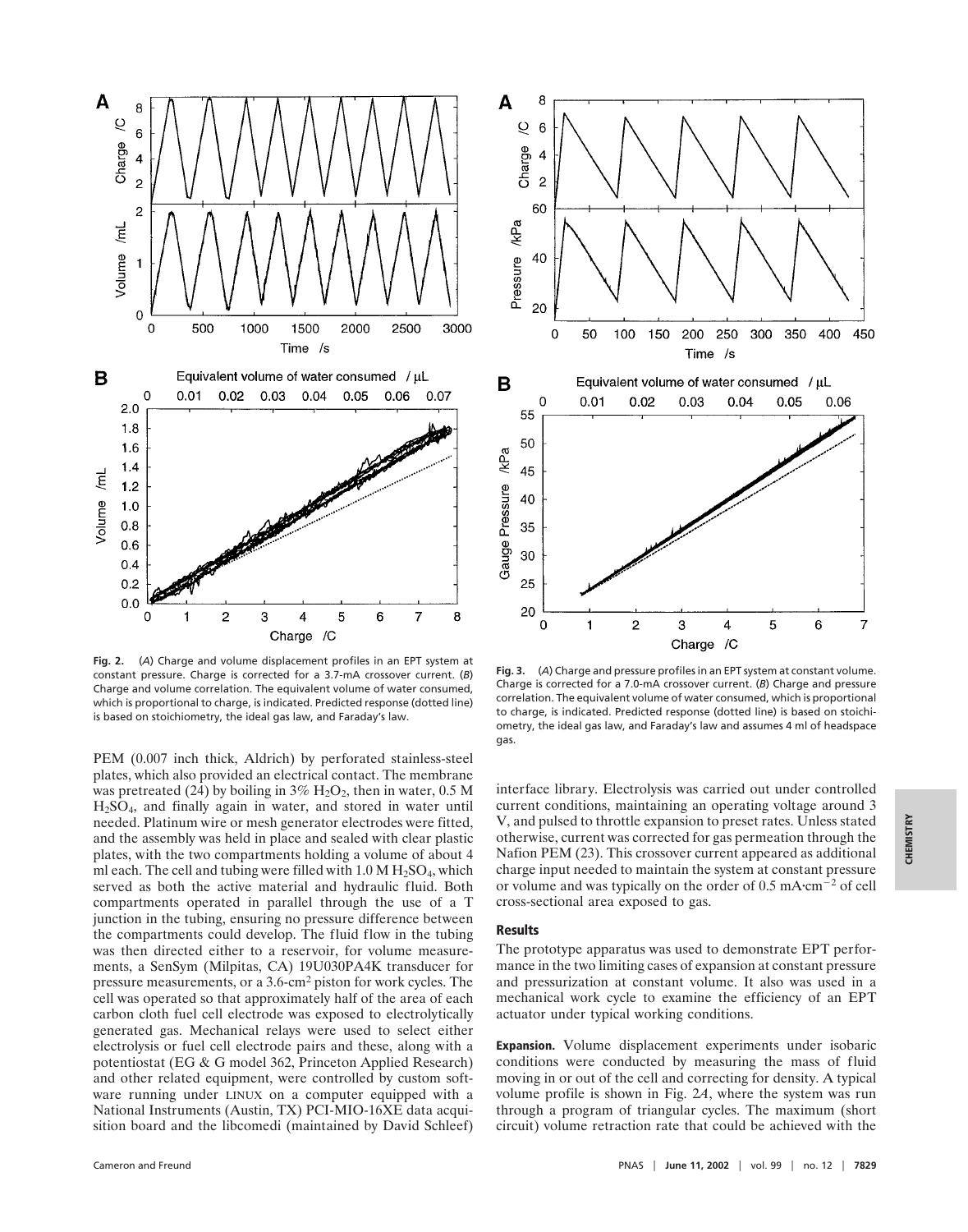

**Fig. 4.** (*A*) Charge and pressure profiles in an EPT system at constant volume and with a changing pressure range. Charge is corrected for a 5.7-mA crossover current. (*B*) Cycle period is linear with cycle depth.

electrodes used was 4  $\mu$ l·s<sup>-1</sup>·cm<sup>-2</sup> of exposed electrode area.<sup>‡</sup> The effect of crossover appears in a plot of charge versus time as a small sloping background that can be subtracted. The data here have been corrected for crossover in this manner. Fig. 2*B* correlates expansion and charge, where a reproducible response profile ensues with expansion slightly greater than predicted from the stoichiometry, Faraday's law, and the ideal gas law. This deviation is possibly caused in part by additional expansion caused by resistive heating.§ The good correlation with the predicted response indicates this system exhibited strain beyond 136,000%.

**Pressurization.** A typical pressure program is shown in Fig. 3, again with correction for crossover current. There is a good correlation with the predicted response that assumes a constant volume of gas. This volume was estimated based on the cell dimensions, and error in this value along with resistive heating could account for the small discrepancy between the anticipated and observed response. The system was subjected to a series of pressure cycles of changing amplitude, shown in Fig. 4*A*. The



**Fig. 5.** Electrical work (solid line) (obtained by the integration of the product of current and potential over time) and uncorrected charge (dotted line) cycles for lifting a 1.26-kg load through a fixed distance (5 mm) by using a 3.6-cm2 piston. The theoretical mechanical work for this process is indicated. No attempts were made to compensate for crossover, friction, heat dissipation, flex, or any other energy-consuming processes that lead to diminished efficiency.

duration of a cycle is proportional to the cycle amplitude, as indicated in Fig. 4*B*. This result illustrates the capability of the EPT design to perform consistently under varying operational parameters, with the nature of the fuel cell electrode determining the rate of pressure drop and hence cycle time. The most rapid pressure drop that could be attained by this prototype was  $1.\overline{4}$  kPa·s<sup>-1</sup>·cm<sup>-2</sup> at short circuit. The prototype reached a maximum cycle rate of 0.67 Hz for a 0.8-kPa oscillation. This artificial limit was imposed by the control software. This rate compares well with the most rapid conducting polymer bimorph actuators, and higher frequencies and amplitudes are expected in systems operating at higher temperature and pressure and with more optimized electrode materials and better cell design.

**Work Cycle.** The prototype actuator assembly was driven through work cycles by lifting and lowering a block of known mass through a known distance by using a piston in a 3.6-cm<sup>2</sup> bore. Electrical work, obtained by the integration of the product of current and potential over time, is plotted in Fig. 5 along with charge (not corrected for crossover) for the motion of a 1.26-kg weight through a vertical distance of 5 mm. The recombination was arbitrarily at a current density  $j \approx 5$  mA $\cdot$ cm<sup>-2</sup>. The electrolysis-powered extension required an average input of 87 J, and 16 J was recouped during retraction, representing 71% and 26% efficiency, respectively, for the two halves of the cycle, giving a net 48% round-trip efficiency. Our values represent a lower limit on efficiency because no attempts were made to compensate for crossover, friction, heat dissipation, flex, or any other energyconsuming processes that lead to diminished efficiency. The effect of friction in the driven piston is shown in Fig. 6, where the slave piston was held nearly motionless while the device was driven through triangular pressure cycles. A hysteresis ensues as the force applied by the piston lags the input charge caused by the friction in the cylinder that must be first overcome. The frictional force of the piston in the cylinder can be measured independently and is approximately equal to the force corresponding to the charge (the relationship indicated in Fig. 3*B*) in the horizontal region of the hysteresis loop. However, despite such losses, the system still exhibits impressive overall efficiency.

The excellent performance of this unoptimized prototype underlines the enormous potential of the EPT actuation strat-

<sup>‡</sup>This refers to the cross-sectional area of the fuel cell cathode, and hence of the whole cell. Since  $O_2$  reduction is the limiting process in a  $H_2/O_2$  PEM fuel cell, the performance predictions that follow are also based on the area of exposed cathode.

<sup>§</sup>An expansion of 0.1 ml in a gas headspace of 4 ml would require a temperature increase of 7°C.